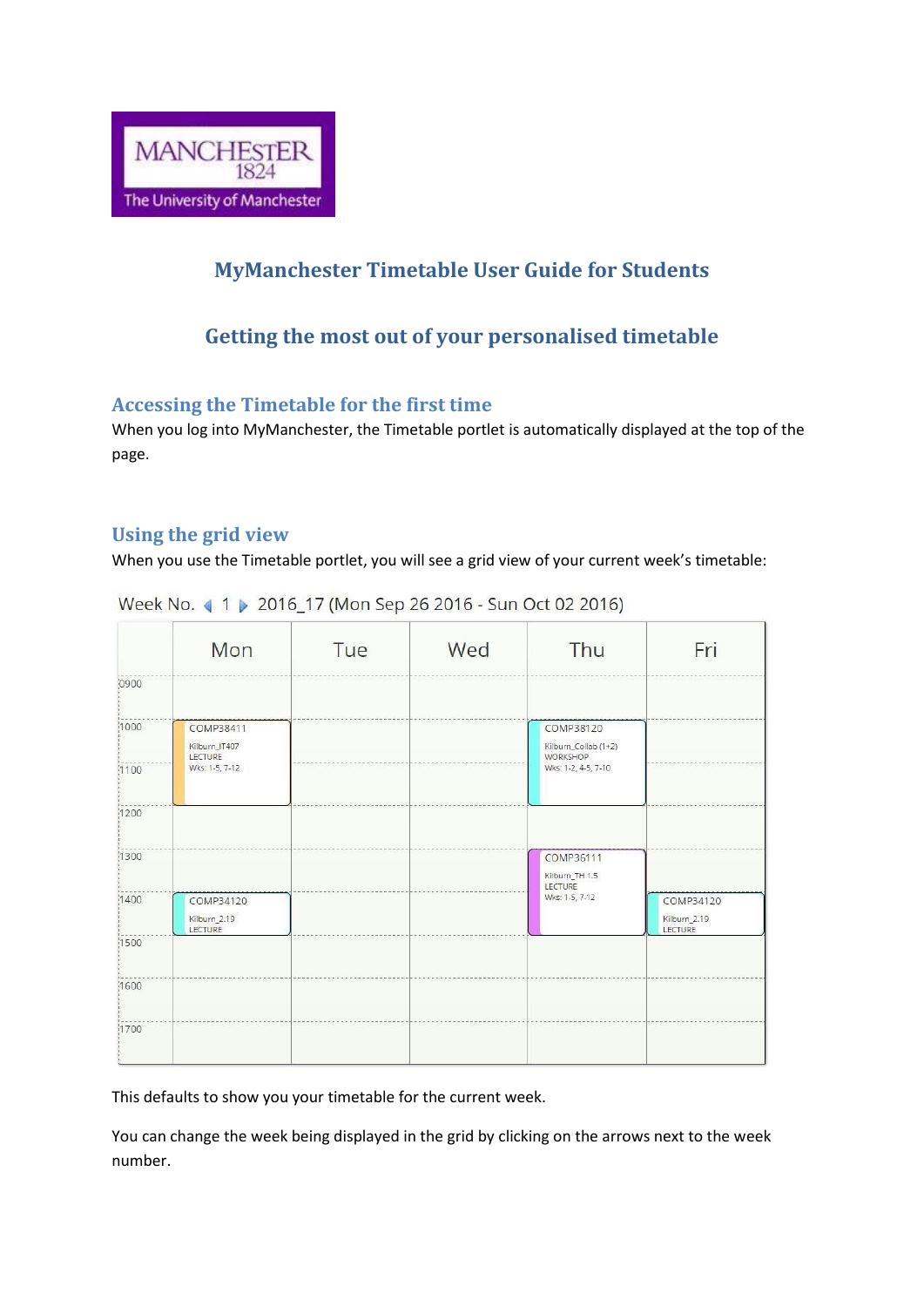An individual entry in the grid shows the unit code, location, type of teaching and which weeks of the year that class runs.



Click on an individual entry to get more information about a particular class (e.g. title of the unit, lecturer name)

| COMP36111             |  |
|-----------------------|--|
| Advanced Algorithms   |  |
| Thursday in week 1    |  |
| Location:             |  |
| Kilburn TH 1.5        |  |
| Time:                 |  |
| $13:00 - 15:00$       |  |
| Type:                 |  |
| LECTURE               |  |
| Lecturer:             |  |
| Dr Ian Pratt-Hartmann |  |

#### **Changing the grid view**

You can also view your personalised timetable for either "Semester 1", "Semester 2" or "All Year" by clicking on the relevant button at the bottom of the grid. Clicking the "Current Week" button returns your timetable view to that for the current week.



Please note that these buttons refer to the current academic year only, and will only change over to the following academic year in Welcome Week.

#### **Additional Features – Printing**

At the top right hand corner of the Timetabling portlet there is a printer icon. Depending on whether you're viewing a week, Semester or Year, this will provide you with a version of the information in the grid on the screen which is suitable for printing.

Additionally, you can print a whole year personalised timetable over two pages (a page for each semester) by selecting the "Download Timetable" link at the bottom of the Timetabling portlet.